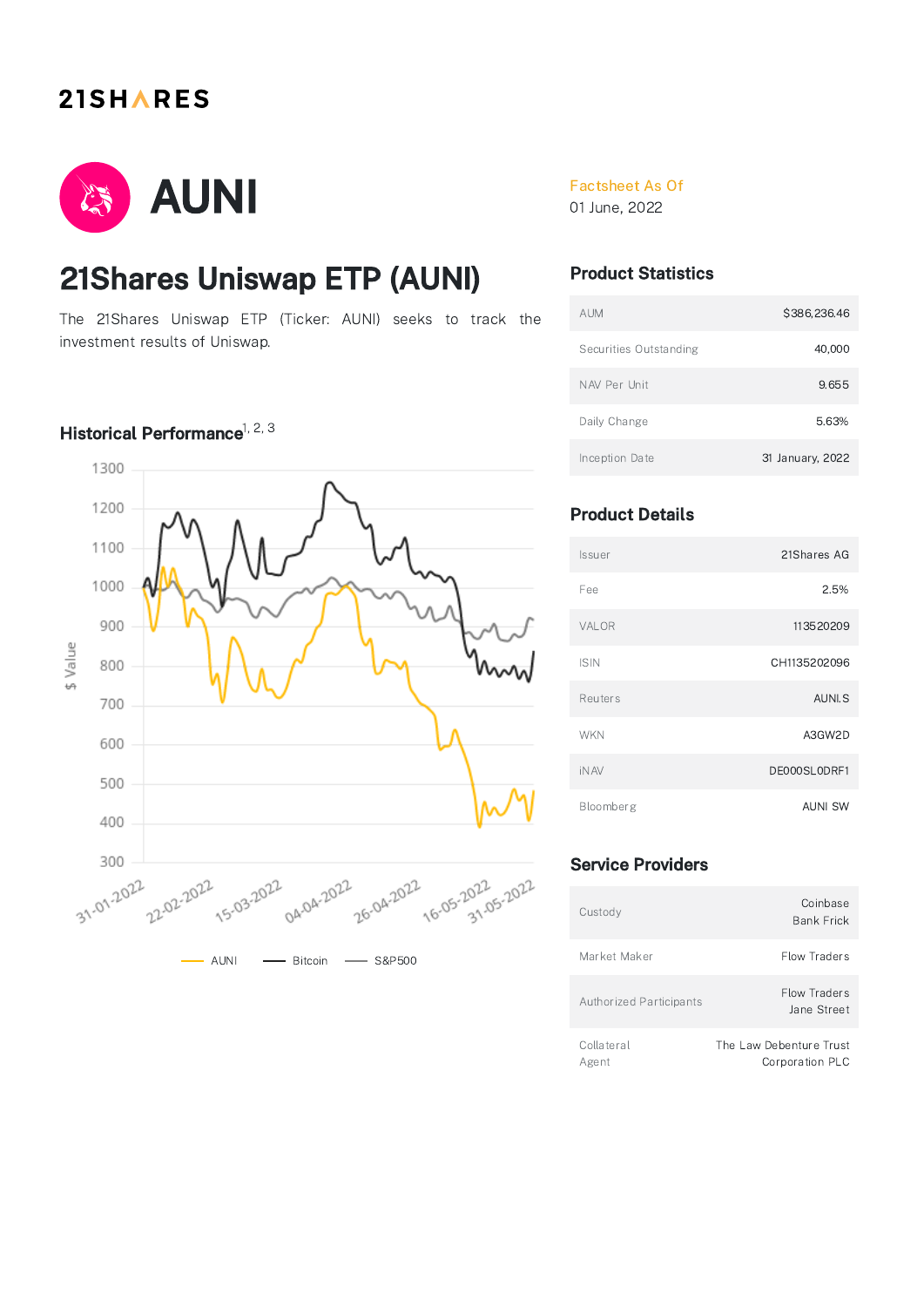### **21SHARES**



#### Securitization

21Shares ETP is accessible like stocks on a major exchange with no special set up needed.



#### Simplicity

Plain vanilla structure with performance directly linked to Uniswap without leverage.



#### Collateralization

21Shares holds the underlying crypto assets in cold storage equal to 100% of the value of the notes at all times.



#### Safety

Institutional grade security and custody solution using a variety of safety measures including cold-storage, multiple private keys, whitelisting and audit trails.

Factsheet As Of

01 June, 2022

### About 21Shares

Perfectly Swiss, with all the perks.

21Shares is the world's largest issuer of crypto exchange-traded products (ETPs).

Our aim is to make purchasing crypto more accessible and efficient. The 21Shares suite of ETPs has simplified access to crypto for both institutional and retail investors in the traditional finance community.

21Shares AG is based in Zug,Switzerland. With its traditions of international neutrality, national sovereignty and regulatory stability, we believe this is the best jurisdiction in the financial world. You can count on Switzerland's privacy, neutrality, and stability when making your crypto investments.

#### Historical Monthly Performance $^3$

|      |  | Jan Feb Mar Apr May Jun Jul Aug Sep Oct Nov Dec YTD |  |  |  |  |  |
|------|--|-----------------------------------------------------|--|--|--|--|--|
| 2022 |  | $-12.7\%$ $13.9\%$ $-32.3\%$ $-27.9\%$              |  |  |  |  |  |

1) The chart reflects value of a hypothetical \$1000 investment at the inception of the ETP with 2.5% per annum fee deducted, as of 01 June, 2022. 2) Market prices sourced from AlphaVantage, Yahoo Finance and CryptoCompare. 3) Performance calculated using back-tested data and is for illustration only. This illustration does not reflect any transaction costs or expenses. Past performance does not guarantee future results.